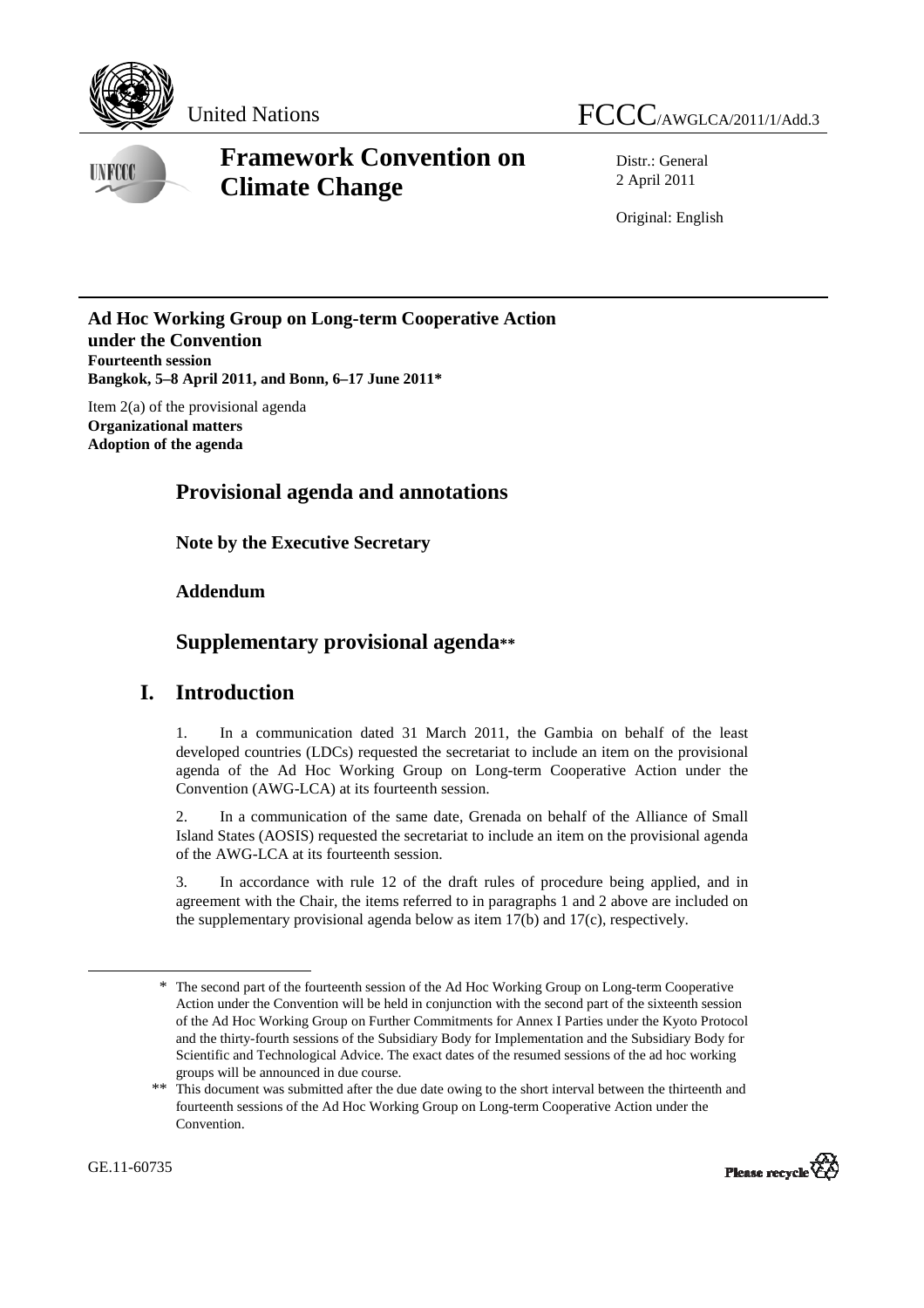### **II. Supplementary provisional agenda**

4. The supplementary provisional agenda for the fourteenth session of the AWG-LCA is as follows:

- 1. Opening of the session.
- 2. Organizational matters:
	- (a) Adoption of the agenda;
	- (b) Organization of the work of the session.
- 3. Global goal for emission reductions and global peaking.
- 4. Adaptation Committee.

5. Work programme on enhanced measurement, reporting and verification for Parties included in Annex I to the Convention.

6. Work programme on enhanced measurement, reporting and verification for Parties not included in Annex I to the Convention.

7. Registry.

8. Financing options for the full implementation of mitigation action in the forest sector.

9. Standing Committee.

10. Scaled-up, new and additional, predictable and adequate funding to developing countries, in accordance with paragraph 97 of the Cancun Agreements.

- 11. Market-based and non-market-based mechanisms.
- 12. Arrangements to fully operationalize the Technology Mechanism.
- 13. Capacity-building.
- 14. Review.

15. Issues relating to Parties with economies in transition and Parties with special circumstances.

- 16. Legal options.
- 17. Other matters:
	- (a) Response measures;
	- (b) Review of information provided by developed countries on the resources provided to fulfil fast-start finance commitments;
	- (c) Options and ways to increase the level of ambition of developed country Party economy-wide emission reduction targets;
	- (d) Any other matters.
- 18. Report on the session.